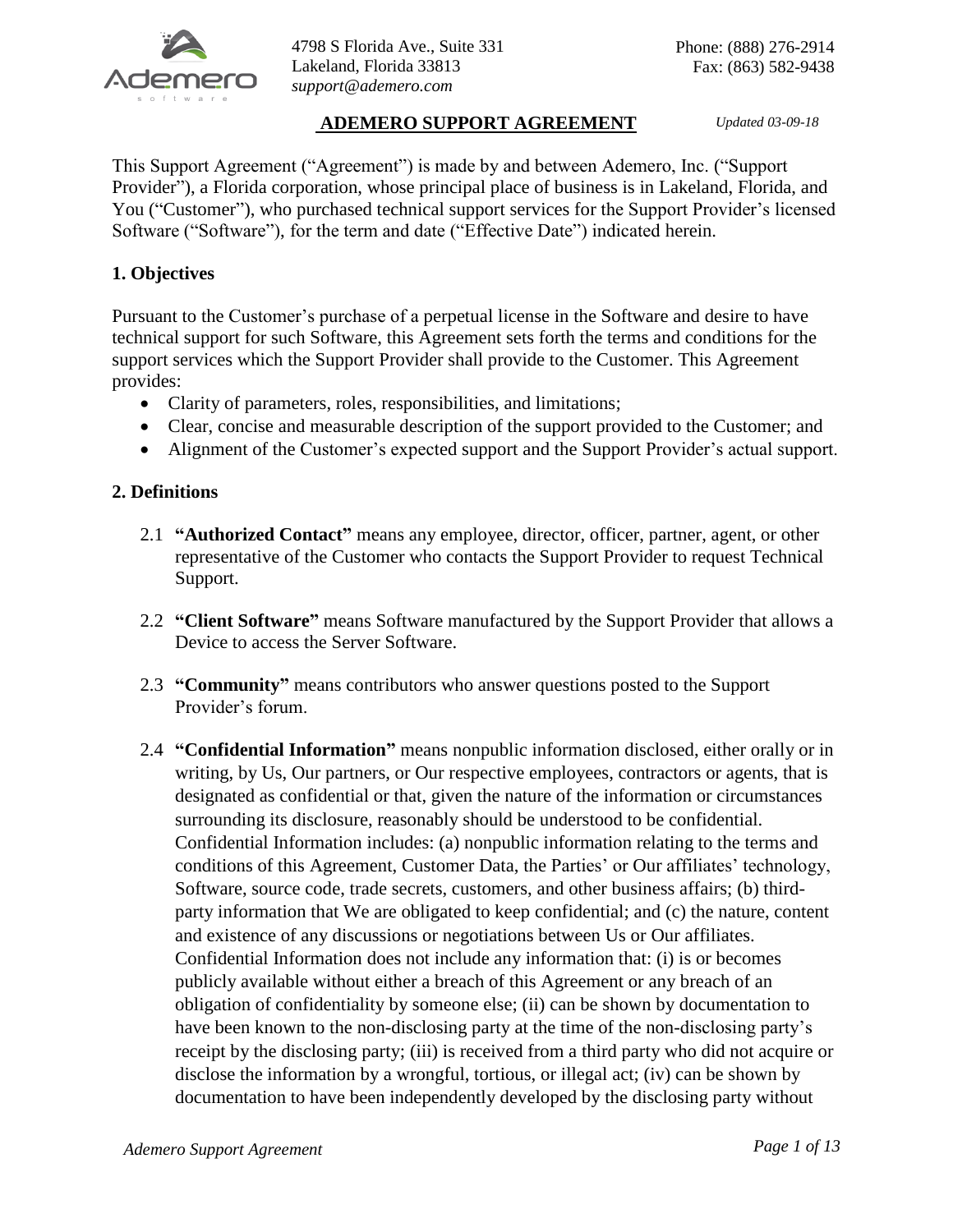

reference to or reliance on the Confidential Information; or (v) is required to be disclosed by law or a governmental body or court.

- 2.5 **"Conversion"** means the process of changing any type of data to a different format, including but not limited to data found in files, text, images, documents, photos, movies, archives, folders, emails, databases, file server contents, document management servers or other Hardware, or other document management software.
- 2.6 **"Customer"** or **"You"** means the individual or entity entering into this Agreement with the Support Provider for Technical Support.
- 2.7 **"Customer Data"** means any data, information, or material the Customer provides or submits to the Support Provider.
- 2.8 **"Customer Site"** means any geographical location owned or inhabited by the Customer where either a Server containing the Server Software resides or Devices are used to access Server Software.
- 2.9 **"Device"** means a personal computer, workstation, terminal, handheld computer, pager, telephone, personal digital assistant, or other electronic device.
- 2.10 **"Due Date"** means the date on which the Customer's payment must be received.
- 2.11 **"Effective Date"** means the beginning date of this Agreement as indicated on the Support Provider's invoice, which is provided to the Customer.
- 2.12 **"Hardware**" means machines and other physical components of a computer.
- 2.13 **"Incident"** means a specific, discrete error or unexpected behavior to the Software that can be addressed by isolating its origin to a single cause or to multiple causes.
- 2.14 **"Installation**" means placing the Software onto the Customer's computer so that the Software can be used.
- 2.15 **"Implementation"** means integrating the Support Provider's Software into the Customer's computer system.
- 2.16 **"Migration"** means relocating the Software, in whole or in part, including but not limited to any data on which the Software is dependent, to another Server or Device.
- 2.17 **"New Release"** means major Software changes, such as the functionality changes, patches, bug fixes, and other modifications, provided by the Support Provider to improve the performance of the Software and related services.
- 2.18 **"Normal Business Hours"** means 8:30am-5:00pm Eastern Standard Time, Monday thru Friday (excluding bank and other public holidays in the United States).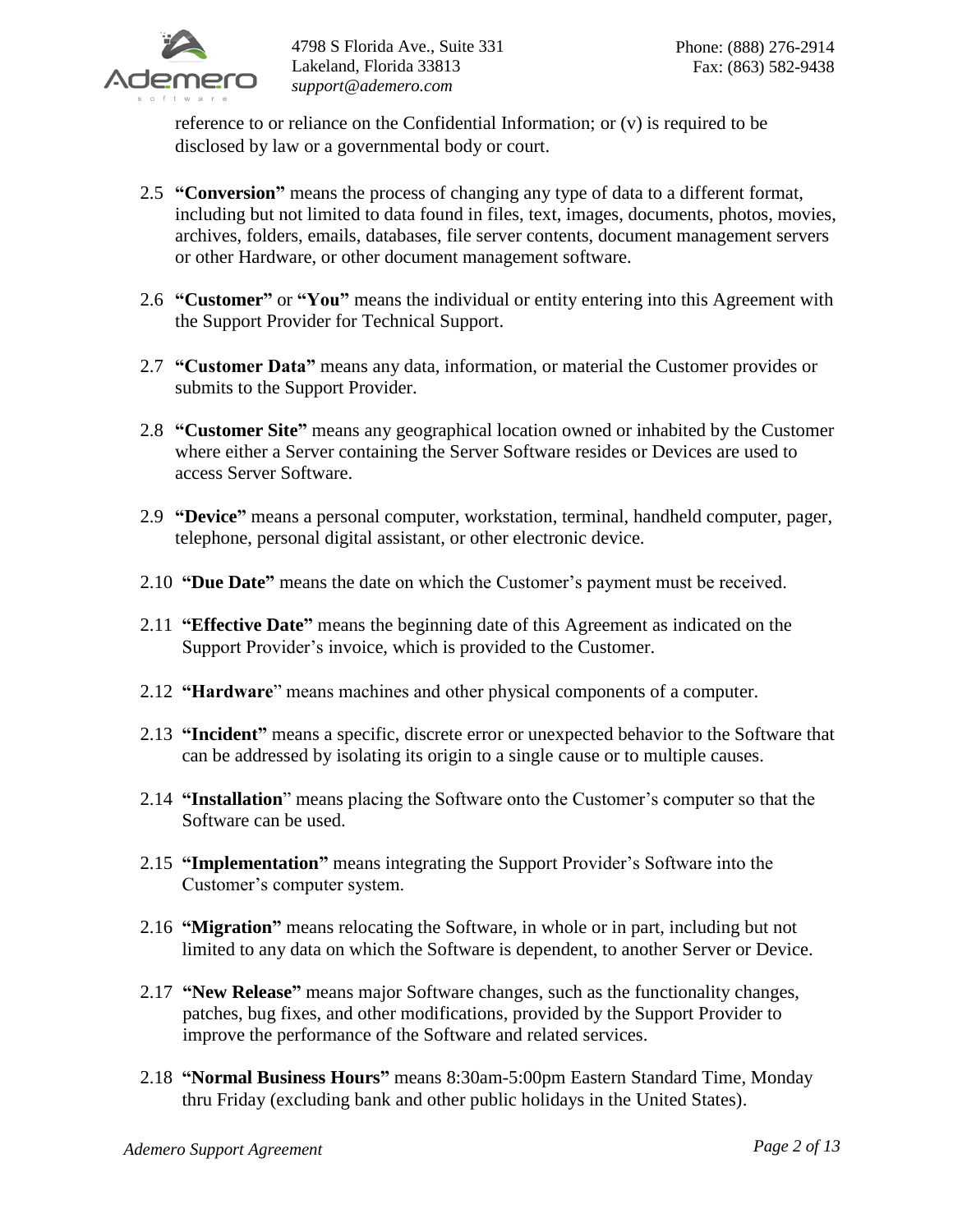

- 2.19 **"Parties"** or **"Or"** or **"Us"** or **"We"** means both the Support Provider and the Customer.
- 2.20 **"Pre-Production Phase"** means Software that has not been implemented or installed.
- 2.21 **"Post-Production Phase"** means an Implementation and Installation of the Software that has passed the Customer's testing, has been fully deployed, and is in regular use by one or more users.
- 2.22 **"Server"** means a computer that manages access to a centralized resource or service in a network.
- 2.23 **"Server Software"** means Software manufactured by the Support Provider that resides on a Server and handles requests from users and devices on a network.
- 2.24 **"Software**" means Ademero Software product purchased by the Customer, as listed on the Customer's invoice, including end-user documentation, other accompanying documentation, add-ons, extensions, libraries, fixes, plug-ins and other related materials and to any and all copies, updates, modifications, functionally-equivalent derivatives, documentation or any parts or portions thereof.
- 2.25 **"Support Provider"** means Ademero, Inc. and its affiliates.
- 2.26 **"Support Request"** means a request for Technical Support initiated by the Customer or an Authorized Contact of the Customer.
- 2.27 **"Support Specialist"** means an employee of the Support Provider who provides Technical Support.
- 2.28 **"Target Response Time"** means communication from the Support Provider to the Customer in person or via email, fax, phone, or mail acknowledging a Support Request, which may or may not include a Workaround, resolution, or request for additional information required by the Support Provider to diagnose an Incident.
- 2.29 **"Technical Support"** means remote assistance from the Support Provider to resolve Incidents reported by the Customer.
- 2.30 **"Third-Party Hardware"** means Hardware that is not manufactured by the Support Provider.
- 2.31 **"Third-Party Software"** means computer programs and other related technology that is not manufactured by the Support Provider.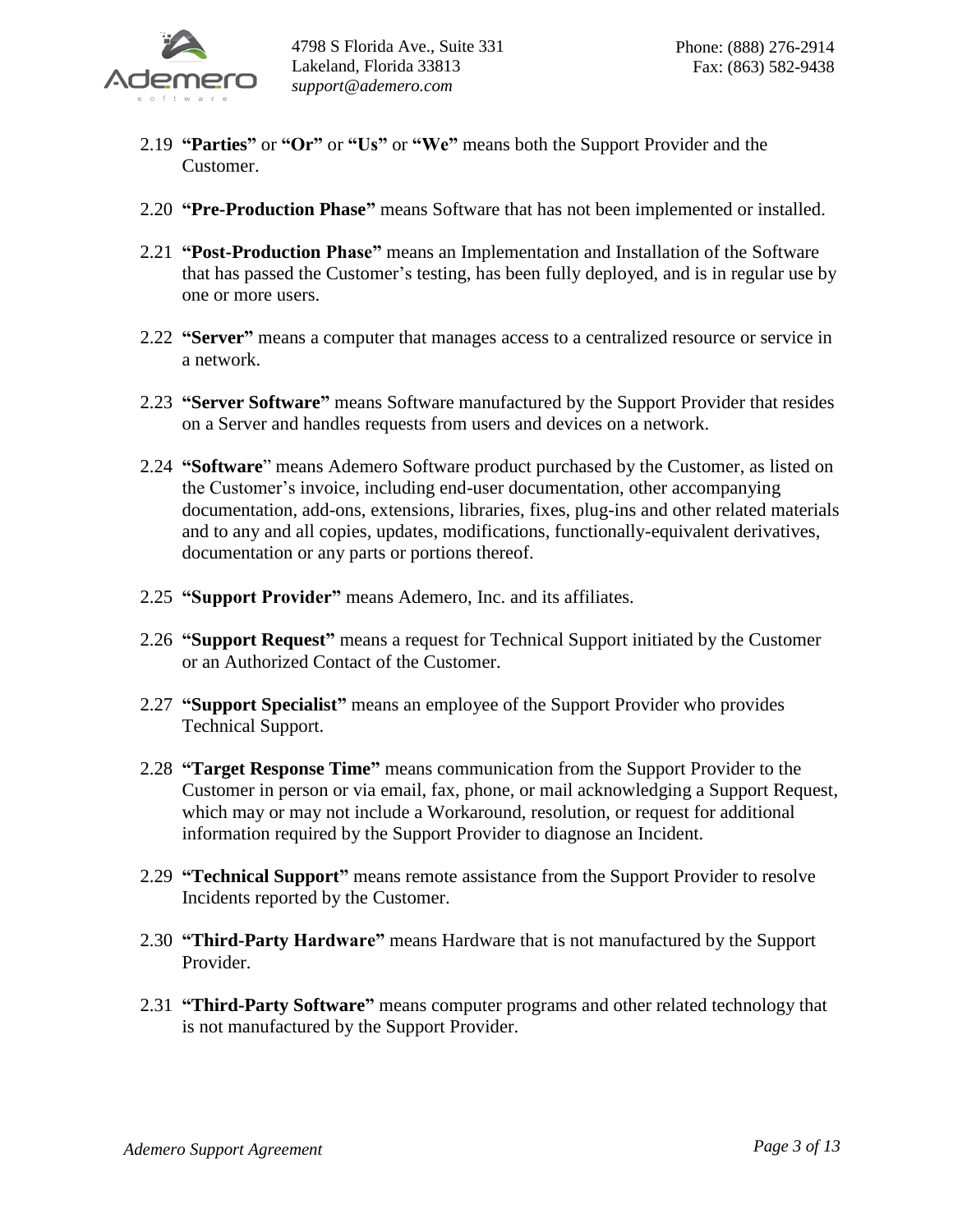

- 2.32 **"Update"** means minor Software changes, such as the functionality changes, patches, bug fixes, and other modifications, provided by the Support Provider to improve the performance of the Software and related services.
- 2.33 **"Workaround"** means a temporary resolution to an Incident that allows the Customer to use the Software.

# **3. Support Agreement Scope**

The following detailed service parameters are the guidelines in the ongoing Technical Support services of this Agreement.

## 3.1 Support Scope

The Customer shall receive the following service under this Agreement:

- Unlimited email, telephone, live chat, private portal, and forum support;
- Remote assistance using online software, such as Zoho Assist;
- Technical Support to an unlimited number of Authorized Contacts employed by or partnered with the Customer; and
- Technical Support to an unlimited number of Customer Sites.

## 3.2 Support Availability

*Telephone Support:*

- Customer Support Numbers:
	- o **(US Toll-Free) 1-888-276-2914**
	- o **(US Toll-Free) 1-863-937-0272**
	- o **(International) +1 863-937-0272**
- Telephone Support Hours: 24 hours/day, 7 days/week
- Customer support calls received from the Customer during Normal Business Hours will be attended to by the first available Support Specialist.
- Except for Severity 1 Incidents, Customer support calls received from the Customer outside of, or when a Support Specialist is unavailable during, Normal Business Hours will be considered received on the business day in which Normal Business Hours are next resumed, and such calls will be forwarded to an automated voicemail system. Best efforts will be made to respond to the calls within the time period specified in the applicable Target Response Time (see Subsection 4.2 below).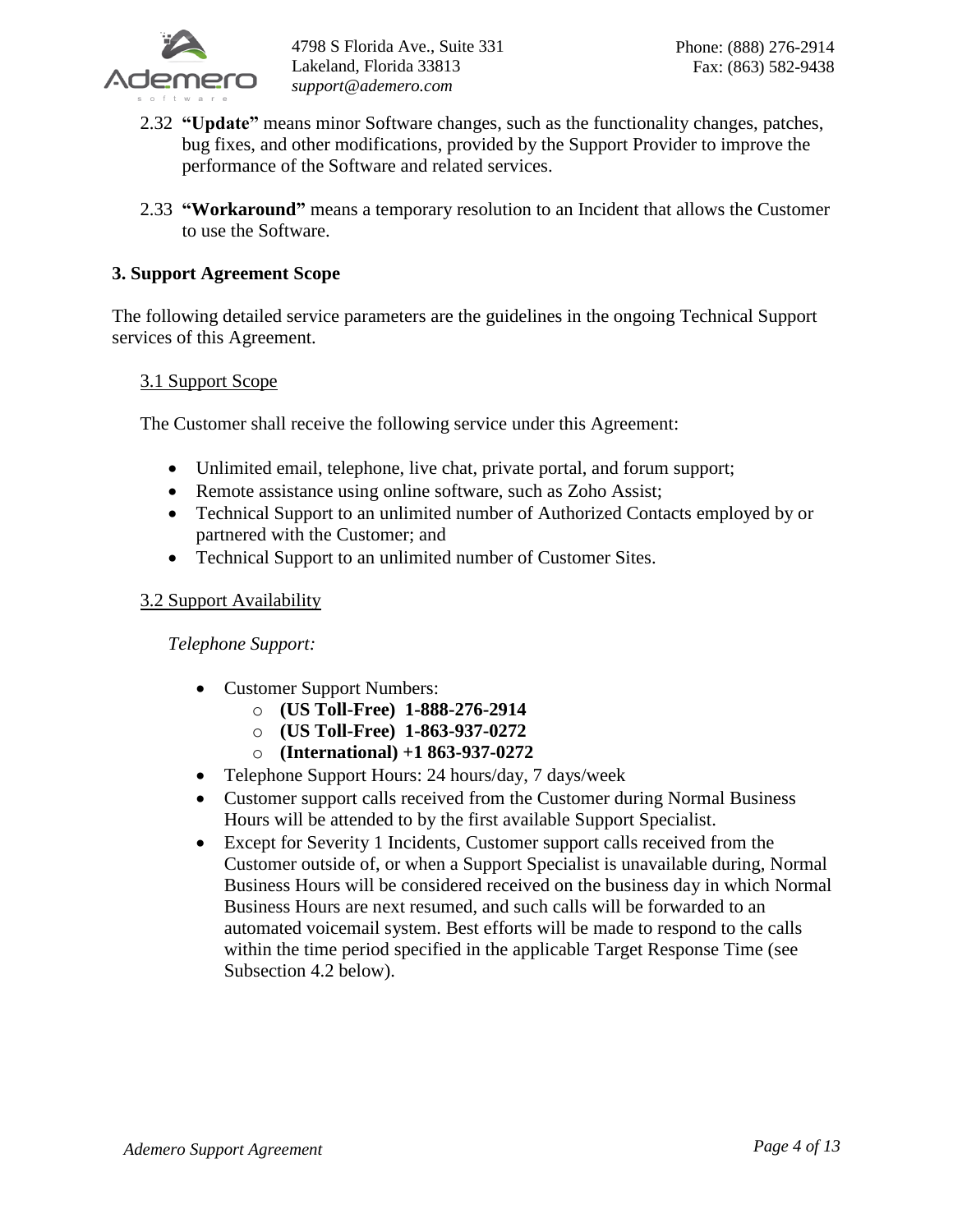

4798 S Florida Ave., Suite 331 Lakeland, Florida 33813 *support@ademero.com*

*Email Support:*

- Customer Support Email Address: **support@ademero.com**
- Email Support Hours: 24 hours/day, 7 days/week
- Customer support emails received from the Customer during Normal Business Hours will be attended to by the first available Support Specialist.
- Except for Severity 1 Incidents, Customer support emails received from the Customer outside of, or when a Support Specialist is unavailable during, Normal Business Hours will be considered received on the business day in which Normal Business Hours are next resumed. Best efforts will be made to respond to the emails within the time period specified in the applicable Target Response Time (see Subsection 4.2 below).

## *Live Chat Support:*

- Customer Support Live Chat Line:
	- o **Ademero Website – Visit http://www.ademero.com, then click "Live Chat."**
	- o **Content Central – Click "Live Chat," then click "Get Live Help."**
- Live Chat Support Business Hours: 24 hours/day, 7 days/week
- Customer live chat requests received from the Customer during Normal Business Hours will be attended to by the first available Support Specialist.
- Except for Severity 1 Incidents, Customer support live chat requests received from the Customer outside of, or when a Support Specialist is unavailable during, Normal Business Hours will be considered received on the business day in which Normal Business Hours are next resumed. Best efforts will be made to respond to the requests within the time period specified in the applicable Target Response Time (see Section 4.2 below).

*Private Portal Support:*

- Private Portal Support Access:
	- o **Visit http://www.support.ademereo.com, then click the "Add ticket" icon.**
- Private Portal Support Hours: 24 hours/day, 7 days/week
- Customer private support requests received from the Customer during Normal Business Hours will be attended to by the first available Support Specialist.
- Except for Severity 1 Incidents, Customer private support requests received from the Customer outside of, or when a Support Specialist is unavailable during, Normal Business Hours will be considered received on the business day in which Normal Business Hours are next resumed. Best efforts will be made to respond to the requests within the time period specified in the applicable Target Response Time (see Subsection 4.2 below).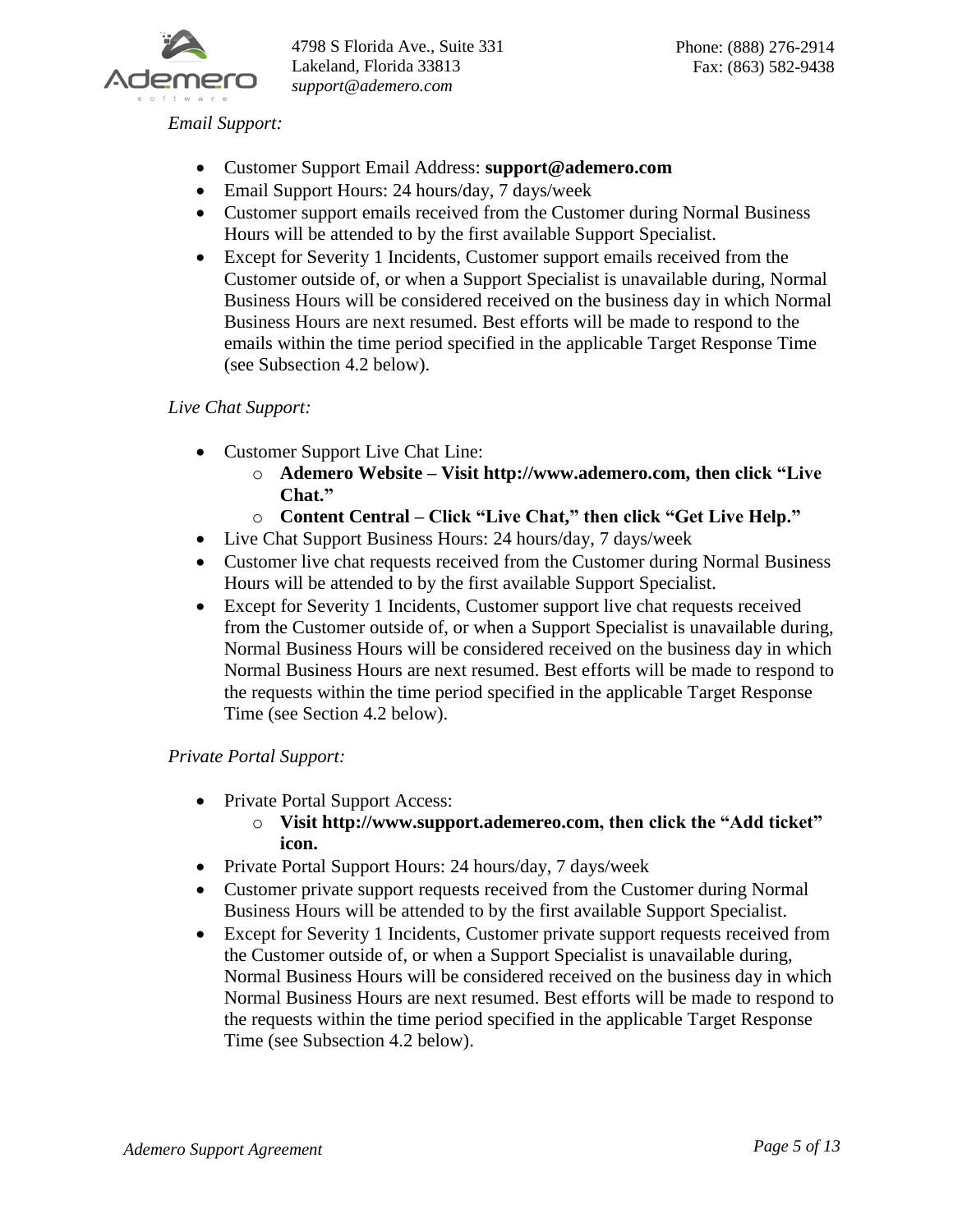

*Forum Support:*

- Forum Support Access:
	- o **Visit http://www.support.ademereo.com, then click the "Community" icon.**
- Forum Support Hours: 24 hours/day, 7 days/week
- Customer forum questions posted by the Customer may be answered by the Community. If the Community is unable to answer such questions, a Support Specialist shall provide an answer.
- Customer forum questions received from the Customer during Normal Business Hours will be attended to by the first available Support Specialist.
- Except for Severity 1 Incidents, Customer forum questions received from the Customer outside of, or when a Support Specialist is unavailable during, Normal Business Hours will be considered received on the business day in which Normal Business Hours are next resumed. Best efforts will be made to respond to the questions within the time period specified in the applicable Target Response Time (see Subsection 4.2 below).

## 3.3 Customer Responsibilities

The Customer agrees to the following responsibilities under this Agreement:

- Promptly report to the Support Provider all problems with the Software;
- Implement any corrective procedures provided by the Support Provider reasonably promptly after receipt;
- Demonstrate the errors and unexpected behavior of the Software or Hardware (purchased from the Support Provider only);
- Provide all data required by the Support Provider to resolve an Incident, including, but not limited to, usernames, passwords, system data, log files, database dumps, program scripts, descriptions of the Hardware and Software environment, examples of inputs, and expected and actual outputs;
- Provide access to the Server or Devices running or accessing the Software required by the Support Provider, including, but not limited to file transfer and remote assistance capabilities;
- Use commercially reasonable efforts to provide an active voice telephone line and email address when required to address a Support Request;
- Install Server Software on a Server that meets the minimum requirements for the Software as published by the Support Provider (available at [https://learn.ademero.com/frequently-asked-questions\)](https://learn.ademero.com/frequently-asked-questions);
- Install Client Software on a Device that meets the minimum requirements for the Software as published by the Support Provider (available at [https://learn.ademero.com/frequently-asked-questions\)](https://learn.ademero.com/frequently-asked-questions);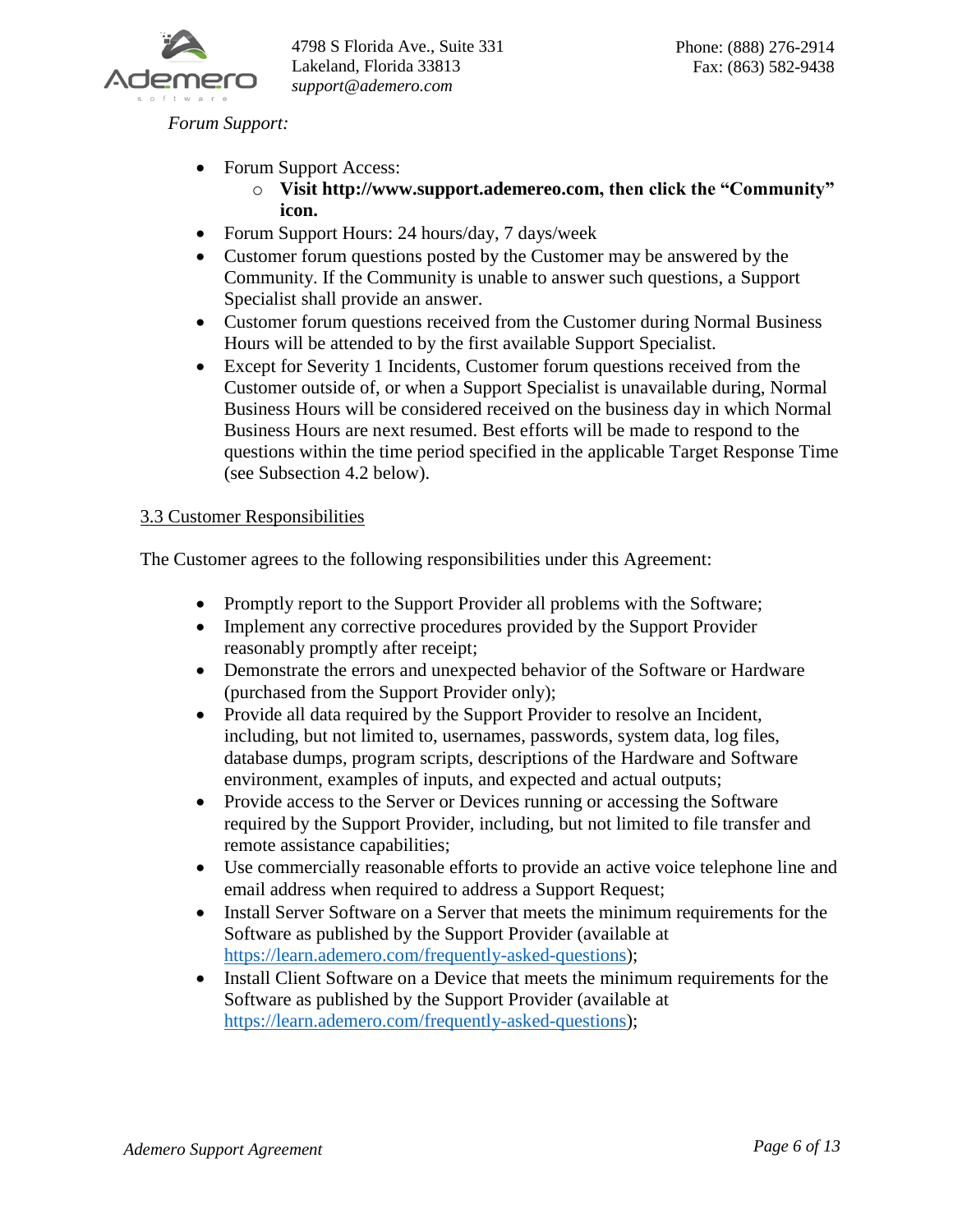

- Maintain Third-Party Software, and Hardware (not purchased by the Support Provider) that are associated with either the Server that runs the Server Software or the Device(s) that access the Server Software, including, but not limited to, installing patches, bug fixes, security updates, and addressing errors or unexpected behavior;
- Monitor storage capacity on the Server running the Server Software and add additional storage as necessary;
- Plan, distribute, and install Updates and New Releases;
- Update Software releases that are older than six (6) months to the most recent release;
- Use reasonable diligence, no less than the degree of care which the Customer uses in respect to its own confidential and proprietary information of like nature, to prevent the unauthorized disclosure, reproduction or distribution of Confidential Information to any other individual, corporation or entity; and
- Protect and maintain an up-to-date and restorable backup of any and all databases, files, utilities, scripts, code, software and other systems in which the Support Provider's staff may directly access, including Software licensed from the Support Provider, at all times, including all service functions performed by the Support Provider pursuant to this Agreement and undertaken on the Customer's local installation of the Software.

# 3.4 Support Provider Responsibilities

The Support Provider agrees to the following responsibilities under this Agreement:

- Assist with Installation and use of the Software and Hardware (purchased from the Support Provider only);
- Use commercially reasonable efforts to diagnose and resolve errors and unexpected behaviors encountered while using the Software or Hardware (purchased from the Support Provider only);
- Provide the Customer with Updates and New Releases, when necessary;
- Provide training videos and electronic and online documentation for the Software and Hardware (purchased from the Support Provider only);
- Provide the Customer, on an as-available basis in a machine-readable format, with New Releases of Software already licensed to the Customer;
- Perform Software Updates to resolve Severity 1 and Severity 2 Incidents, if necessary, upon the Customer's request;
- Maintain security of the Software and use such access only for the purposes of this Agreement;
- Comply with the Customer's standard security procedures; and
- Use reasonable diligence, no less than the degree of care which the Support Provider uses in respect to its own confidential and proprietary information of like nature, to prevent the unauthorized disclosure, reproduction or distribution of Confidential Information to any other individual, corporation or entity.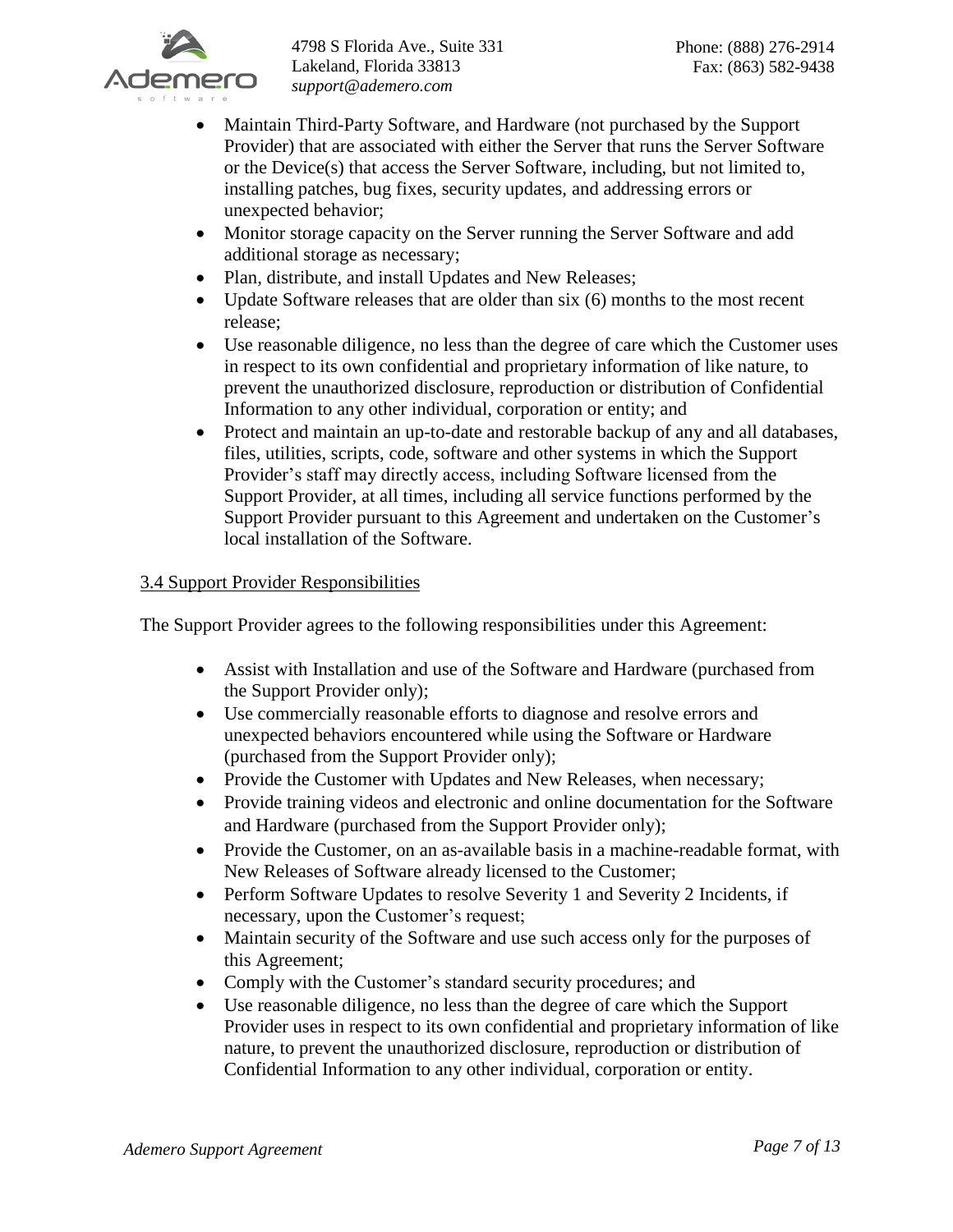

# 3.5 Services Beyond Support Scope

Technical support services not covered under this Agreement shall not be provided to the Customer.

# **4. Incident Procedure and Resolution**

## 4.1 Incident Procedure

The following steps provide the general procedure of the management of Incidents:

- 1. The Customer reports the Incident to the Support Provider via one the several support channels (see Subsection 3.2).
- 2. Except when using the Forum Support Channel, immediately following the Customer's report, the Customer receives a case number, unless no email is associated with the Customer.
- 3. A Support Specialist is assigned to triage the Customer's case, prioritizing it based on complexity and severity (see Subsection 4.2), in which the Support Specialist has sole discretion in such determination.
- 4. The Support Specialist contacts the Customer regarding the Incident in the Target Response Time (see Subsection 4.2)
- 5. The Support Specialist uses reasonable commercial effort to resolve the Incident.
- 6. The Support Specialist contacts the Customer regarding the resolution (see Subsection 4.3).

## 4.2 Severity Rating and Target Response Times

The Support Provider shall work to accurately define the severity of the Incident to ensure a timely response as outlined below.

| <b>Severity Rating</b>    | <b>General Description</b>                                              | <b>Characteristics</b>                                                                                                                                                                                                                                     | <b>Target Response Time</b><br>(for 90% of Incidents) |
|---------------------------|-------------------------------------------------------------------------|------------------------------------------------------------------------------------------------------------------------------------------------------------------------------------------------------------------------------------------------------------|-------------------------------------------------------|
| Severity 1 (Critical)     | Extremely serious, system-<br>wide interruption to<br>normal operations | Incident has affected, or will<br>٠<br>affect, every user.<br>Software tasks that should be<br>$\bullet$<br>executed immediately cannot be<br>executed because of a complete<br>and total Software malfunction.<br>Data integrity is at risk.<br>٠         | $<$ twenty-four (24)<br>hours                         |
| Severity 2 (Urgent)       | Serious interruption to<br>normal operations                            | Incident may have affected, or<br>٠<br>will affect, some or every user.<br>Important, essential Software<br>٠<br>tasks cannot be performed;<br>however, some processing can<br>continue in a restricted manner.<br>Data integrity may be at risk.<br>٠     | $\epsilon$ forty-eight (48) hours                     |
| Severity 3<br>(Important) | Moderate interruption to<br>normal operations                           | Incident may have affected, or<br>$\bullet$<br>will affect, some or every user.<br>Software has minor degradation<br>٠<br>in performance or user efficiency;<br>however, important, essential<br>tasks may be performed.<br>Data integrity is not at risk. | $<$ three (3) days                                    |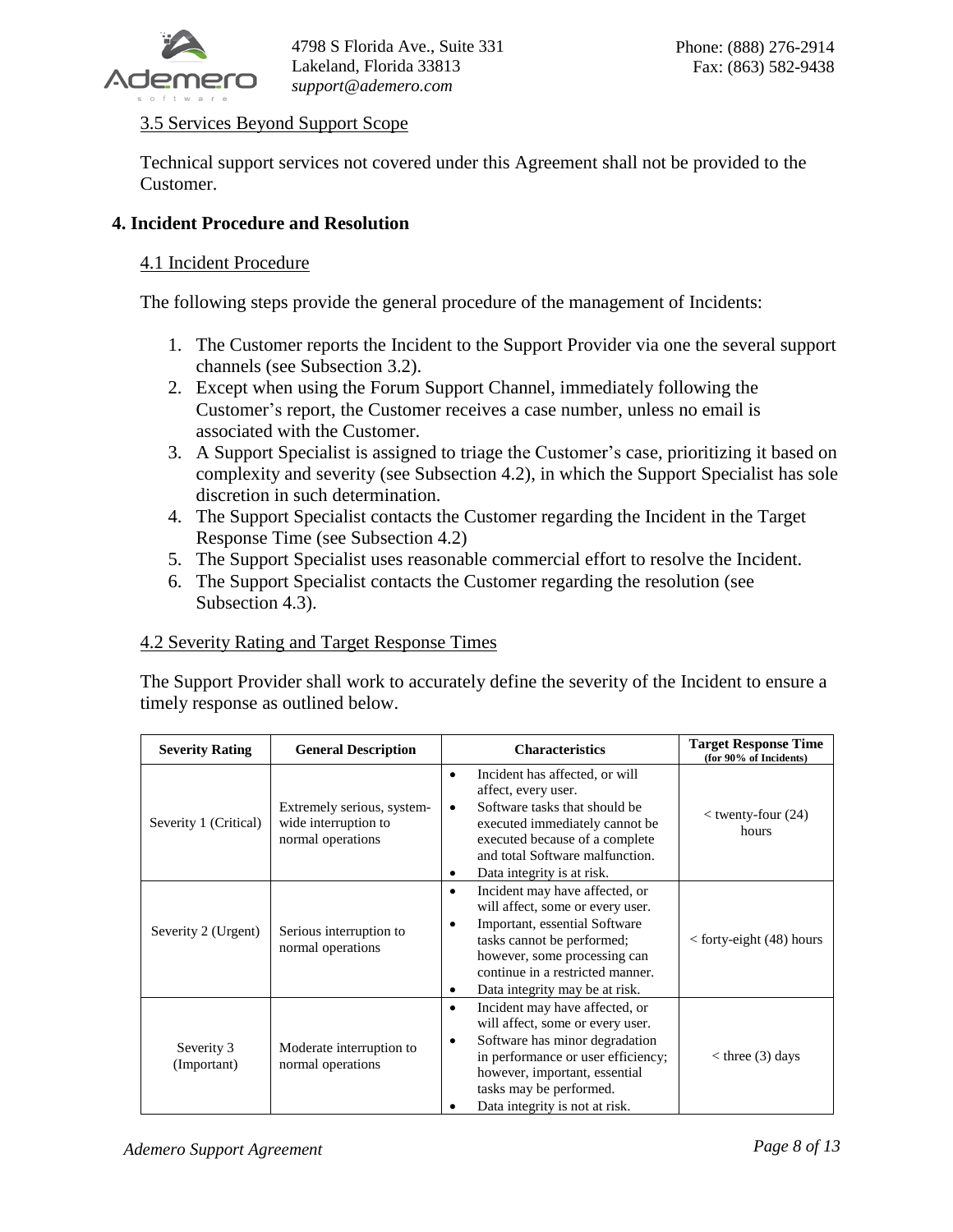

| Severity 4 (Minor) | Minimal to no interruption<br>to normal operations | Incident may have affected, or<br>٠<br>will affect, some or every user.<br>Incident (1) hinders deployment<br>$\bullet$<br>of the Software during Pre-<br>Production Phase or (2) produces<br>a noticeable situation in which the<br>use is affected in some way which<br>is reasonably correctable by a<br>documentation change or by a<br>future, regular release from the<br>Support Provider in a Post-<br>Production Phase.<br>Data integrity is not at risk. | $<$ five (5) days |
|--------------------|----------------------------------------------------|--------------------------------------------------------------------------------------------------------------------------------------------------------------------------------------------------------------------------------------------------------------------------------------------------------------------------------------------------------------------------------------------------------------------------------------------------------------------|-------------------|
|--------------------|----------------------------------------------------|--------------------------------------------------------------------------------------------------------------------------------------------------------------------------------------------------------------------------------------------------------------------------------------------------------------------------------------------------------------------------------------------------------------------------------------------------------------------|-------------------|

The severity level of an Incident shall be determined by Support Specialist in its sole discretion.

The Target Response Time above represents the response time for 90% of Incidents. The Support Provider shall use make best efforts to maintain these target response times, but actual response time will depend on the complexity and severity of the Incident and the Support Request volume.

## 4.3 Incident Resolution

An Incident shall be deemed to be resolved when the Customer receives any one of the following:

- Notice that the Incident has been resolved by the Support Provider;
- Information that resolves the Incident;
- Notice that the Incident can be resolved by updating to a newer release of the Software or Third-Party Software, or by installing additional Third-Party Software or Third-Party Hardware;
- Notice that the Incident is not reproducible; or
- Information that identifies that the Incident is caused by any of the following:
	- o A known incompatibility with other Third-Party Software or Third-Party Hardware (for Incidents with a Severity of 3 or 4 only);
	- o A known, unresolved flaw in the Software (for Incidents with a Severity of 3 or 4 only);
	- o Third-Party Software, including but not limited to software developed exclusively for the Customer, antivirus, antimalware, firewall, proxy, or other security software;
	- o Hardware not purchased from the Support Provider;
	- o Intermittent, slow, or failed network connectivity;
	- o Unauthorized customizations or modifications to the data, database, configuration files, settings files, scripts, code, or other software components and related technology on which the Software or Hardware is dependent; or
	- o Failure by the Customer to meet the Customer Responsibilities (see Subsection 3.3).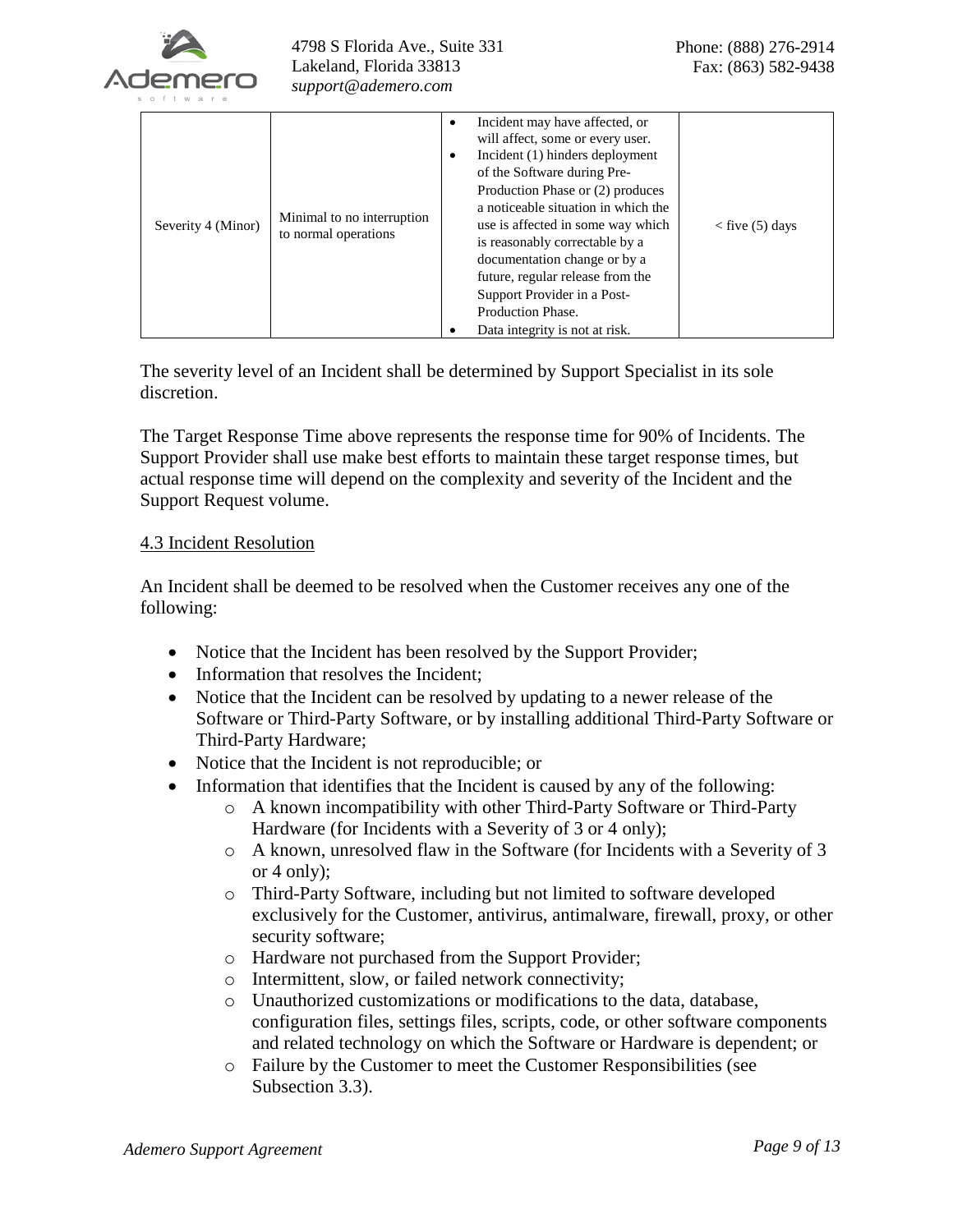

# **5. Exclusions**

## 5.1 General Exclusions

The Support Provider shall be excluded from providing technical support services for Incidents caused by or arising out of the following:

- Modifications or changes to the Software, except for any modifications or changes made by the Support Provider or by the Customer as directed by the Support Provider;
- Use of the Software that is not authorized in this Agreement or any agreement or material referenced herein;
- External physical factors, such as inclement weather conditions, which affects the ability to provide technical support services and which may cause electrical stress or failure of electric power, air conditioning or humidity control, neglect, misuse, operation of the Software with other media not in accordance with the Software, or causes other than ordinary use; and
- Problems solely arising from Third-Party Software and Third-Party Hardware.

## 5.2 Professional Service Exclusions

The following Professional Services are expressly excluded under this Agreement:

- Conversions;
- Migrations:
- One-time or recurring backups;
- Data recovery or restoration;
- Custom programming;
- Custom software modifications;
- Distribution and Installation of Updates or New Releases to the Software;
- Remote or in-person training;
- Performance monitoring;
- On-site technical support services;
- Software configuration or Implementations;
- Hardware (not purchased from the Service Provider) Installation, diagnosis, and resolution; and
- Third-Party Software Installation, diagnosis, and resolution.

The Customer may request for the Support Provider to perform these services; however, these services are considered Professional Services, which are outside the scope of this Agreement and require a distinct agreement from this Agreement.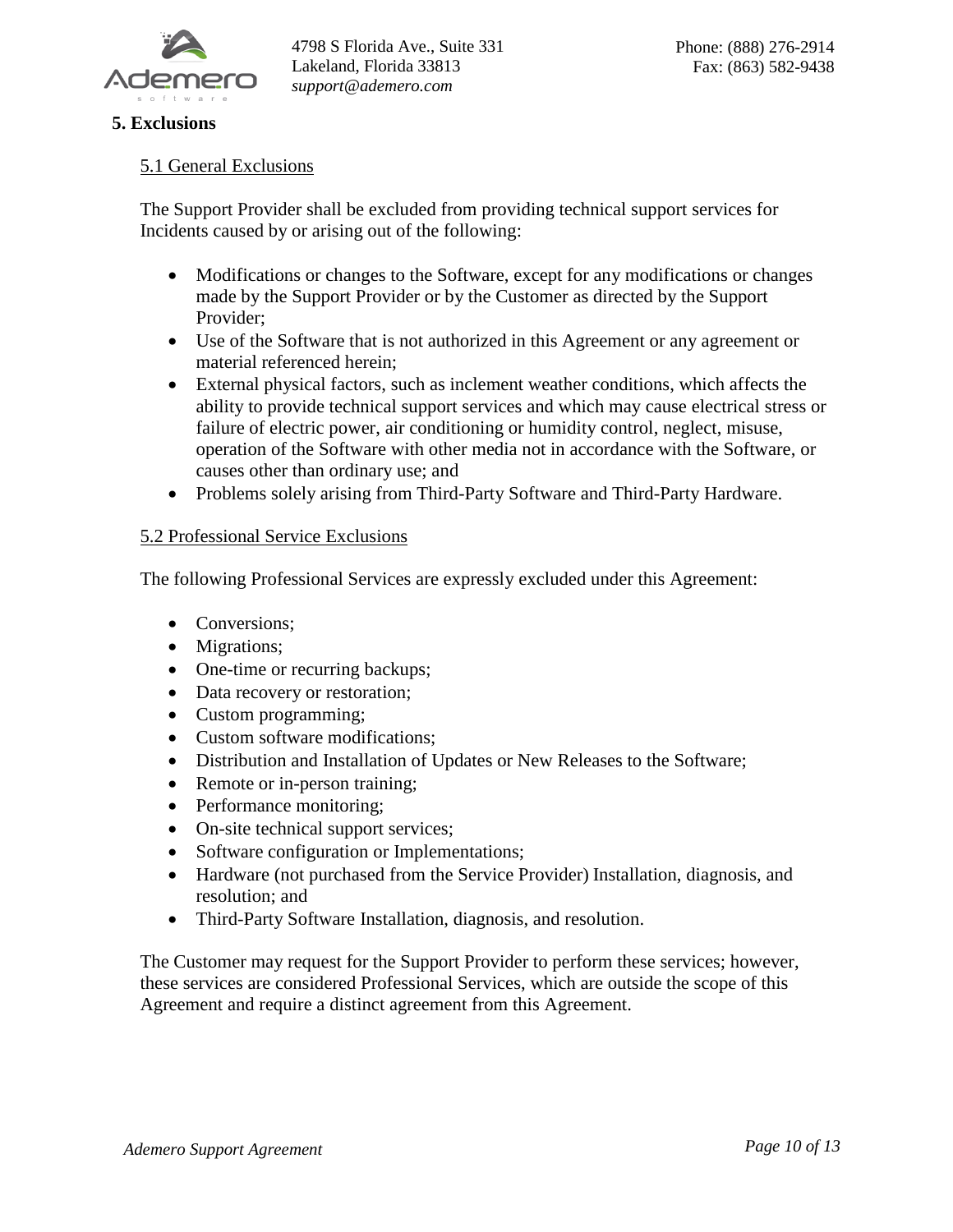

# **6. Agreement Term, Payment, Renewal, Termination, Refund and Reinstatement**

# 6.1 Term

Unless otherwise stated, the term for this Agreement shall commence on the Effective Date and remain in effect for one (1) year.

#### 6.2 Payment

The Customer shall pay the fee agreed upon by the Parties by the Due Date indicated in the applicable invoice.

#### 6.3 Renewal

This Agreement does not automatically renew. To maintain technical support, the Customer must purchase another support agreement from the Support Provider before the term of this Agreement expires. It is the Customer's responsibility to request and review any modification to the support agreement before renewing the agreement.

#### 6.4 Termination

This Agreement shall remain in force for the term agreed upon so long as, and to the extent that, the Customer pays the Support Provider the price agreed upon and the Customer is in full compliance with this Agreement. This Agreement shall terminate automatically, with or without notice of termination, at the end of its term unless the Customer renews according to Subsection 6.3. The Support Provider reserves the right to terminate this Agreement, with or without notice, if any payment owed by the Customer is past due. Upon termination of this Agreement, all outstanding fees owed by the Customer shall become immediately due and payable. The Support Provider shall have no further obligation to provide any technical support services to the Customer upon the termination of this Agreement. Under no circumstances shall the Support Provider be obligated to provide technical support services beyond the end of the term for this Agreement.

#### 6.5 Refund

The Customer shall not receive a refund or cancel a payment for technical support services purchased from the Support Provider.

#### 6.6 Reinstatement

If this Agreement lapses, or terminates, the Support Provider may assess a reinstatement fee to reinstate the Agreement.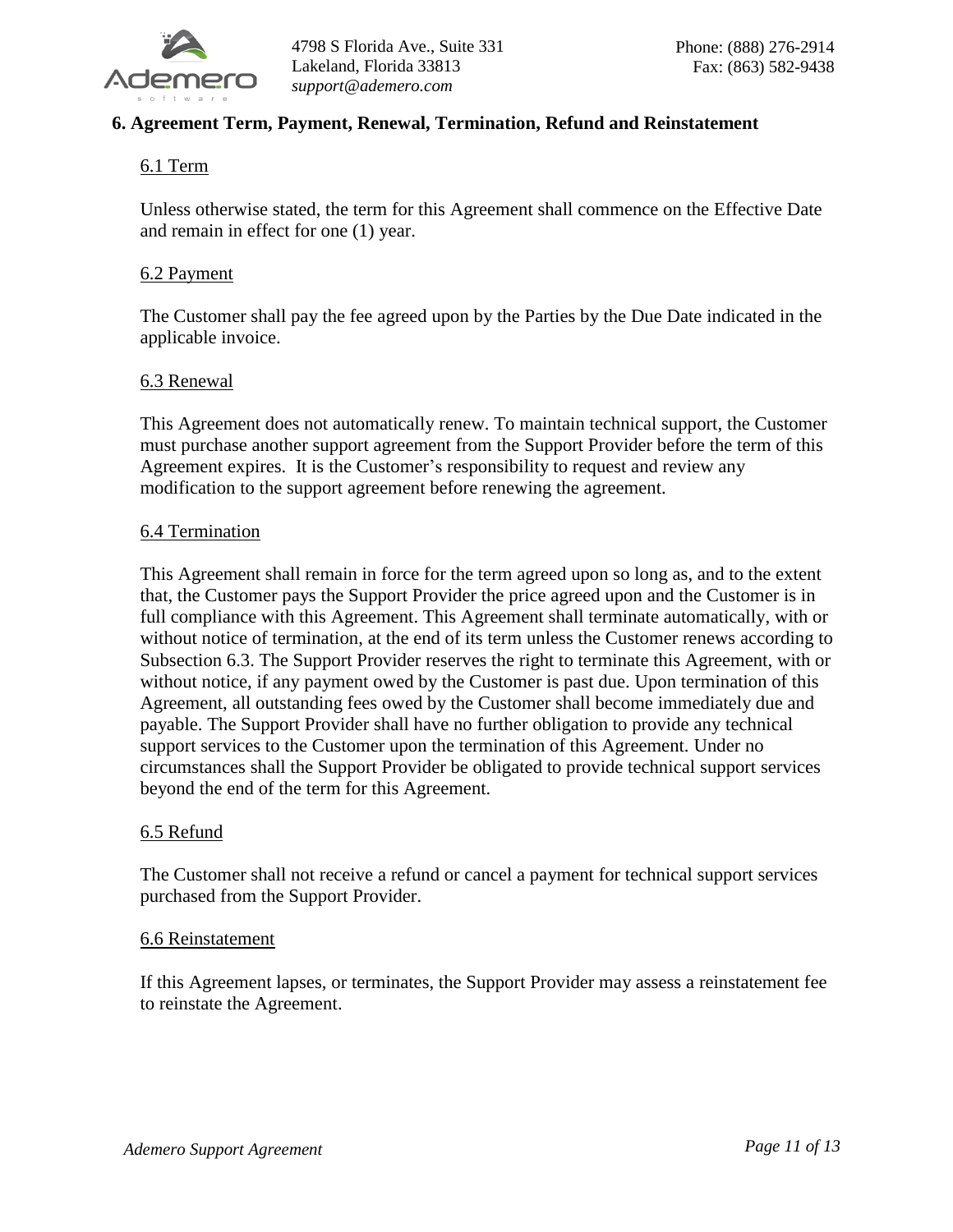

4798 S Florida Ave., Suite 331 Lakeland, Florida 33813 *support@ademero.com*

# **7. Warranty, Disclaimer, and Limitation of Liabilities, Damages and Remedy**

## 7.1 Warranty and Disclaimer

The Support Provider shall use commercially reasonable efforts to provide a resolution to Incidents that are covered under this Agreement. While it is the Support Provider's goal to provide an acceptable resolution for Incidents, the Support Provider cannot guarantee that all problems or issues can be resolved.

## 7.2 General Disclaimer

**TO THE MAXIMUM EXTENT PERMITTED BY APPLICABLE LAW, THE SOFTWARE IS PROVIDED "AS IS," WITH ALL FAULTS, AND, EXCEPT FOR THE LIMITED EXPRESS WARRANTY IN SUBSECTIONS 3.4 AND 7.1, THE SUPPORT PROVIDER AND ITS AGENTS AND PARTNERS DISCLAIM ALL OTHER WARRANTIES OF ANY KIND, EITHER EXPRESS, IMPLIED OR STATUTORY, INCLUDING, BUT NOT LIMITED TO, THE IMPLIED WARRANTIES AND/OR CONDITIONS OF MERCHANTABILITY, OF FITNESS FOR A PARTICULAR PURPOSE, OF NONINTERFERENCE, OF ACCURACY, OF SYSTEM INTEGRATION, OF QUIET ENJOYMENT, AND NON-INFRINGEMENT OF THIRD PARTY RIGHTS. THE SUPPORT PROVIDER DOES NOT WARRANT THAT THE SOFTWARE WILL MEET THE CUSTOMER'S NEEDS OR BE VIRUS FREE, OR THAT THE CUSTOMER'S OPERATION OF THE SOFTWARE WILL BE UNINTERRUPTED OR ERROR FREE, OR THAT ALL NONCONFORMITIES CAN OR WILL BE CORRECTED. NO ORAL OR WRITTEN INFORMATION OR ADVICE GIVEN BY THE SUPPORT PROVIDER, ITS AGENTS, OR ITS PARTNERS SHALL CREATE A WARRANTY.**

## 7.3 Limitation of Liabilities

**TO THE EXTENT NOT PROHIBITED BY LAW, IN NO EVENT SHALL THE SUPPORT PROVIDER, ITS AGENTS, OR ITS PARTNERS BE LIABLE TO THE CUSTOMER FOR LOSS OF PROFITS, FOR LOSS OF CONFIDENTIALITY, FOR LOSS OF GOODWILL, FOR LOSS OF SALE OR BUSINESS EXPENDITURE, FOR BUSINESS INTERRUPTION, FOR VIRUSES THAT MAY INFECT THE CUSTOMER'S DEVICE(S), FOR COST OF SUBSTITUTE INTELLECTUAL PROPERTY, FOR PERSONAL INJURY, FOR NEGLIGENCE, OR ANY SPECIAL, INCIDENTAL, PUNITIVE, INDIRECT, OR CONSEQUENTIAL DAMAGES ARISING OUT OF OR RELATED TO THE USE OR INABILITY TO USE THE SOFTWARE OR IN CONNECTION WITH ANY PROVISION OF THIS AGREEMENT, HOWEVER CAUSED, ON ANY THEORY OF LIABILITY, AND EVEN IF THE SUPPORT PROVIDER, ITS AGENTS, OR ITS PARTNERS HAVE BEEN ADVISED OF THE POSSIBILITY OF SUCH DAMAGES. THESE LIMITATIONS SHALL APPLY NOTWITHSTANDING ANY FAILURE OF ESSENTIAL PURPOSE OF ANY LIMITED REMEDY.**